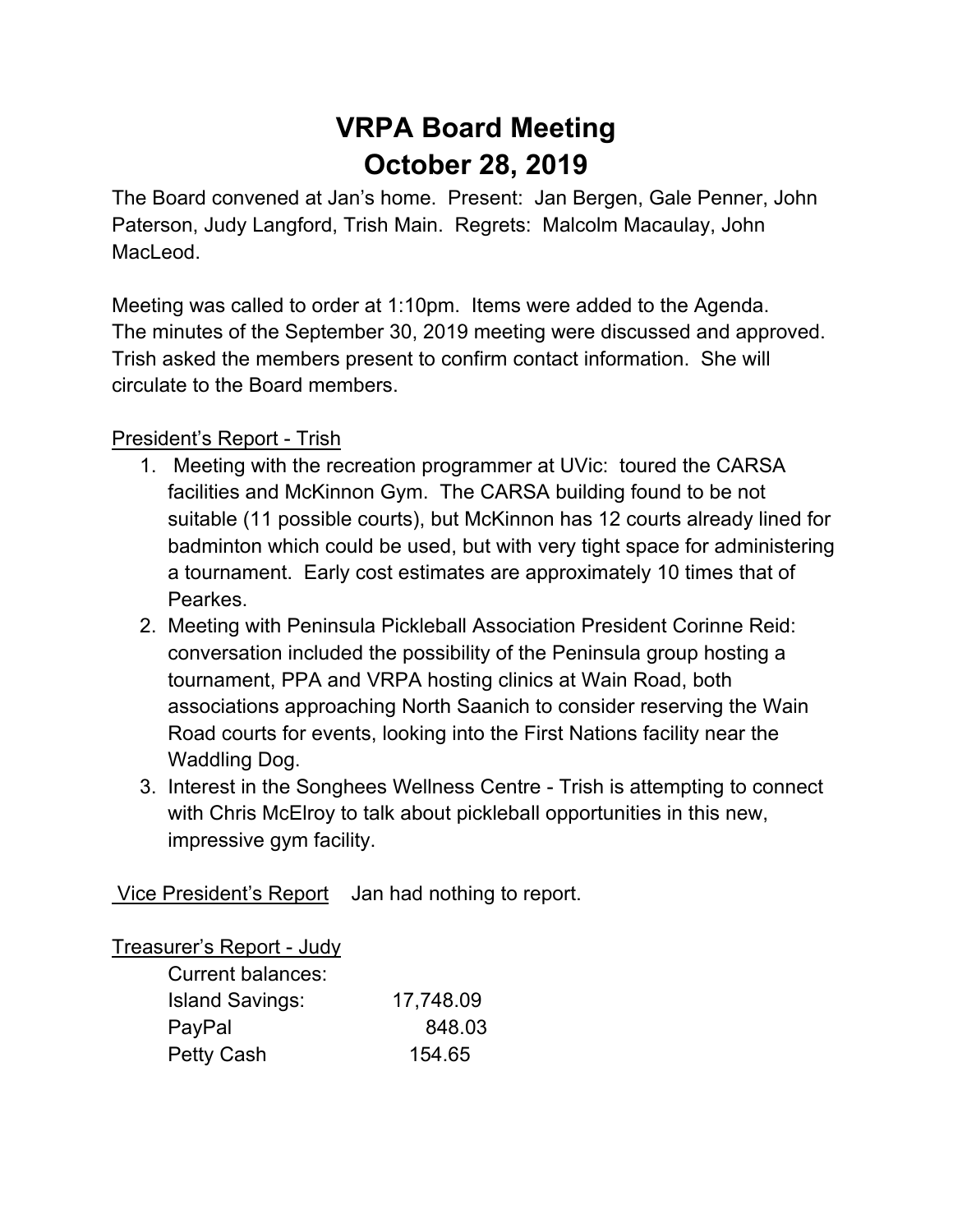Island Savings Credit Union activity: cheques to Trish - \$51.45 as reimbursement for AGM room rental at Pearkes; \$90.00 reimbursement for annual filing fees to BC Societies.

PayPal activity: membership fees income

Petty Cash activity: \$6.00 paid to Island Savings for counter cheques Receivable: awaiting information from Pearkes re: portion of income for Wednesday sessions.

## Membership Report - Gale

There are now 192 members in the organization, which is a very healthy indicator of the growth of the sport. Trish and Gale confirmed methods of recording paid and unpaid members.

## Wednesday Programming at Pearkes

Conversation about the format as well as thanks to Malcolm Macaulay and Mike and Judy Priestly for their leadership. Clearly there is a wide range of opinion about time allotted to 'drills' and 'play'. Discussion on the format for Winter 2020 sessions including balance of skills and play along with the possible inclusion of introduction to tournament play.

# **Old Business**

# Pearkes Christmas Tournament

Due to protracted contract negotiations with Pearkes, another group was allowed to book part of the Field House during the original date for the Christmas tournament. As a result the tournament has necessarily been rescheduled for December 21. Discussion re format, volunteers, tasks. Decision to make it a brown bag event and reduce the price to \$20. Details will follow and all members will receive registration information via email.

Gale will order the chocolate medals. Jan has Franklyn tournament balls. We will ask players to bring their brown bag lunch and something to share (crackers, chips, fruit, sweets). Karin Macaulay will help with scorekeeping and registration. Jan will help with registration. Rea has offered to organize set-up. Gale will transport Mustard Seed donations.

#### Signing Officers